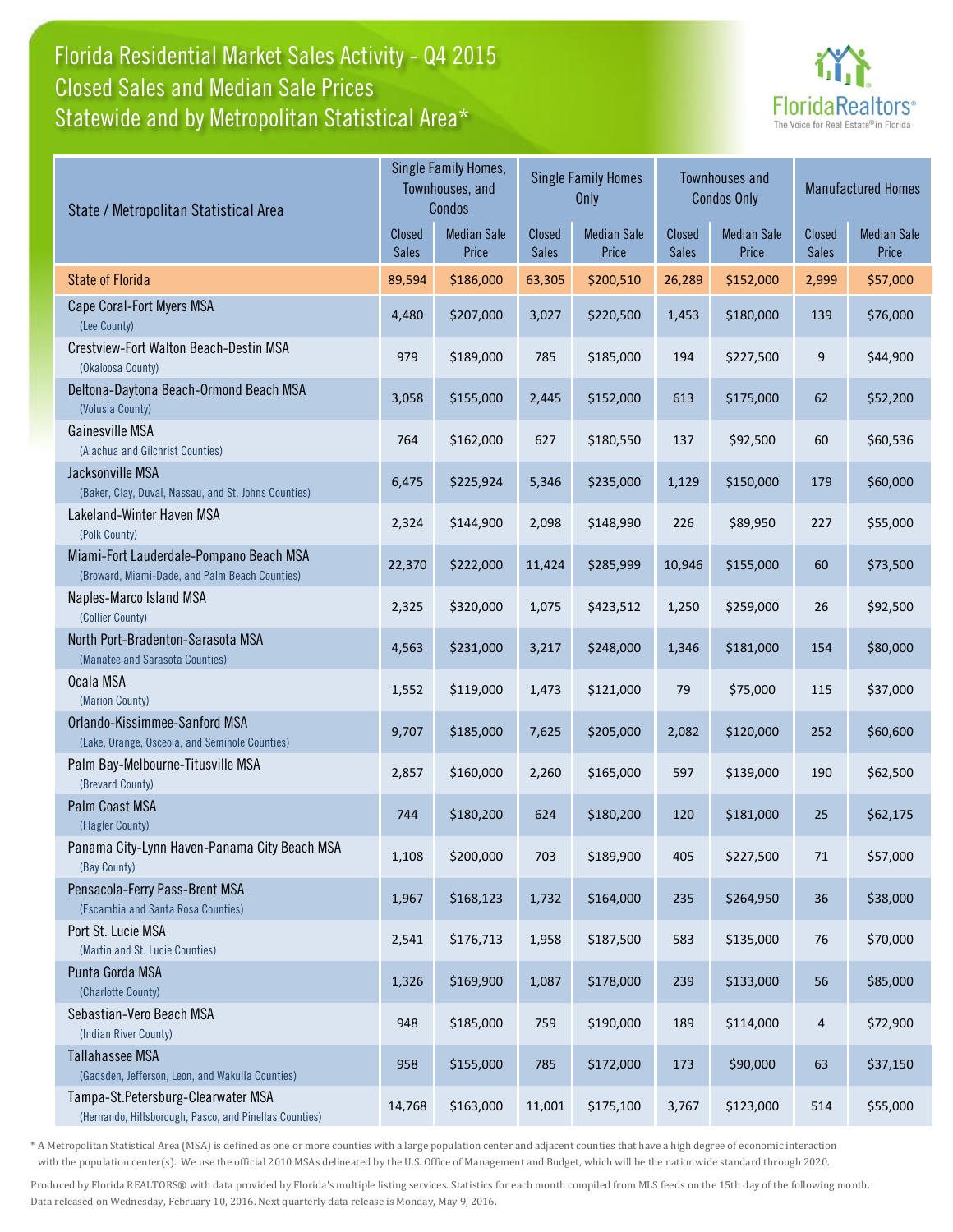## Florida Residential Market Sales Activity - Q4 2015 Listed by County Closed Sales and Median Sale Prices



| County                     | Single Family Homes,<br><b>Townhouses, and Condos</b> |                             |                        | <b>Single Family Homes Only</b> |                        | <b>Townhouses and Condos</b><br><b>Only</b> | <b>Manufactured Homes</b> |                             |
|----------------------------|-------------------------------------------------------|-----------------------------|------------------------|---------------------------------|------------------------|---------------------------------------------|---------------------------|-----------------------------|
|                            | Closed<br>Sales                                       | <b>Median Sale</b><br>Price | Closed<br><b>Sales</b> | <b>Median Sale</b><br>Price     | Closed<br><b>Sales</b> | <b>Median Sale</b><br>Price                 | Closed<br><b>Sales</b>    | <b>Median Sale</b><br>Price |
| Alachua County             | 732                                                   | \$163,500                   | 595                    | \$182,500                       | 137                    | \$92,500                                    | 32                        | \$58,986                    |
| <b>Baker County</b>        | 43                                                    | \$137,950                   | 42                     | \$140,000                       | $\mathbf{1}$           | \$39,000                                    | 8                         | \$58,500                    |
| <b>Bay County</b>          | 1,108                                                 | \$199,900                   | 703                    | \$187,750                       | 405                    | \$227,500                                   | 71                        | \$56,250                    |
| <b>Bradford County</b>     | 76                                                    | \$105,000                   | 76                     | \$105,000                       | 0                      | (No Sales)                                  | 9                         | \$40,000                    |
| <b>Brevard County</b>      | 2,857                                                 | \$160,000                   | 2,260                  | \$165,000                       | 597                    | \$139,000                                   | 190                       | \$62,500                    |
| <b>Broward County</b>      | 8,119                                                 | \$202,000                   | 4,093                  | \$297,009                       | 4,026                  | \$129,000                                   | 25                        | \$73,500                    |
| <b>Calhoun County</b>      | 19                                                    | \$36,000                    | 19                     | \$36,000                        | 0                      | (No Sales)                                  | 6                         | \$47,000                    |
| <b>Charlotte County</b>    | 1,326                                                 | \$169,900                   | 1,087                  | \$177,949                       | 239                    | \$135,000                                   | 56                        | \$85,000                    |
| <b>Citrus County</b>       | 775                                                   | \$115,000                   | 707                    | \$124,000                       | 68                     | \$79,200                                    | 126                       | \$47,000                    |
| <b>Clay County</b>         | 795                                                   | \$159,900                   | 721                    | \$170,000                       | 74                     | \$105,000                                   | 59                        | \$55,000                    |
| <b>Collier County</b>      | 2,325                                                 | \$320,000                   | 1,075                  | \$424,300                       | 1,250                  | \$259,000                                   | 26                        | \$92,500                    |
| <b>Columbia County</b>     | 141                                                   | \$110,000                   | 140                    | \$110,100                       | $\mathbf{1}$           | \$105,000                                   | 48                        | \$48,000                    |
| <b>DeSoto County</b>       | 72                                                    | \$105,038                   | 64                     | \$96,450                        | 8                      | \$137,000                                   | 13                        | \$45,000                    |
| <b>Dixie County</b>        | 8                                                     | \$73,500                    | 8                      | \$73,500                        | $\mathbf 0$            | (No Sales)                                  | 21                        | \$65,000                    |
| <b>Duval County</b>        | 3,437                                                 | \$155,000                   | 2,798                  | \$164,800                       | 639                    | \$116,700                                   | 41                        | \$51,730                    |
| <b>Escambia County</b>     | 1,118                                                 | \$142,938                   | 948                    | \$137,000                       | 170                    | \$253,400                                   | 14                        | \$30,500                    |
| <b>Flagler County</b>      | 744                                                   | \$180,000                   | 624                    | \$180,000                       | 120                    | \$182,000                                   | 25                        | \$62,175                    |
| <b>Franklin County</b>     | 90                                                    | \$200,000                   | 79                     | \$242,375                       | 11                     | \$68,000                                    | 12                        | \$47,500                    |
| <b>Gadsden County</b>      | 54                                                    | \$80,000                    | 54                     | \$80,000                        | 0                      | (No Sales)                                  | 14                        | \$41,516                    |
| <b>Gilchrist County</b>    | 32                                                    | \$132,950                   | 32                     | \$132,950                       | $\pmb{0}$              | (No Sales)                                  | 28                        | \$60,900                    |
| <b>Glades County</b>       | 13                                                    | \$89,000                    | 13                     | \$89,000                        | 0                      | (No Sales)                                  | 11                        | \$65,500                    |
| <b>Gulf County</b>         | 72                                                    | \$174,000                   | 57                     | \$161,500                       | 15                     | \$200,000                                   | 9                         | \$52,500                    |
| <b>Hamilton County</b>     | $11\,$                                                | \$48,500                    | 11                     | \$48,500                        | 0                      | (No Sales)                                  | 4                         | \$59,950                    |
| <b>Hardee County</b>       | 30                                                    | \$80,000                    | 30                     | \$80,000                        | 0                      | (No Sales)                                  | 7                         | \$50,000                    |
| <b>Hendry County</b>       | 38                                                    | \$118,500                   | 36                     | \$130,000                       | $\overline{2}$         | \$77,500                                    | 16                        | \$56,250                    |
| <b>Hernando County</b>     | 1,111                                                 | \$125,000                   | 1,063                  | \$126,500                       | 48                     | \$117,000                                   | 129                       | \$60,500                    |
| <b>Highlands County</b>    | 428                                                   | \$105,200                   | 371                    | \$112,101                       | 57                     | \$79,000                                    | 31                        | \$48,500                    |
| <b>Hillsborough County</b> | 5,541                                                 | \$184,900                   | 4,261                  | \$205,000                       | 1,280                  | \$128,000                                   | 86                        | \$64,900                    |
| <b>Holmes County</b>       | 24                                                    | \$65,000                    | 24                     | \$65,000                        | 0                      | (No Sales)                                  | 3                         | \$25,000                    |
| <b>Indian River County</b> | 948                                                   | \$185,000                   | 759                    | \$190,000                       | 189                    | \$114,000                                   | 4                         | \$72,900                    |
| Jackson County             | 53                                                    | \$83,300                    | 53                     | \$83,300                        | 0                      | (No Sales)                                  | 19                        | \$39,900                    |
| Jefferson County           | 23                                                    | \$90,000                    | 23                     | \$90,000                        | 0                      | (No Sales)                                  | 4                         | \$48,750                    |
| Lafayette County           | 4                                                     | \$95,750                    | 4                      | \$95,750                        | 0                      | (No Sales)                                  | 0                         | \$0                         |
| Lake County                | 1,405                                                 | \$172,000                   | 1,334                  | \$175,000                       | $71\,$                 | \$98,450                                    | 128                       | \$63,900                    |
| Lee County                 | 4,480                                                 | \$206,133                   | 3,027                  | \$220,500                       | 1,453                  | \$180,000                                   | 139                       | \$76,000                    |

Produced by Florida REALTORS® with data provided by Florida's multiple listing services. Statistics for each month compiled from MLS feeds on the 15th day of the following month. Data released on Wednesday, February 10, 2016. Next quarterly data release is Monday, May 9, 2016.